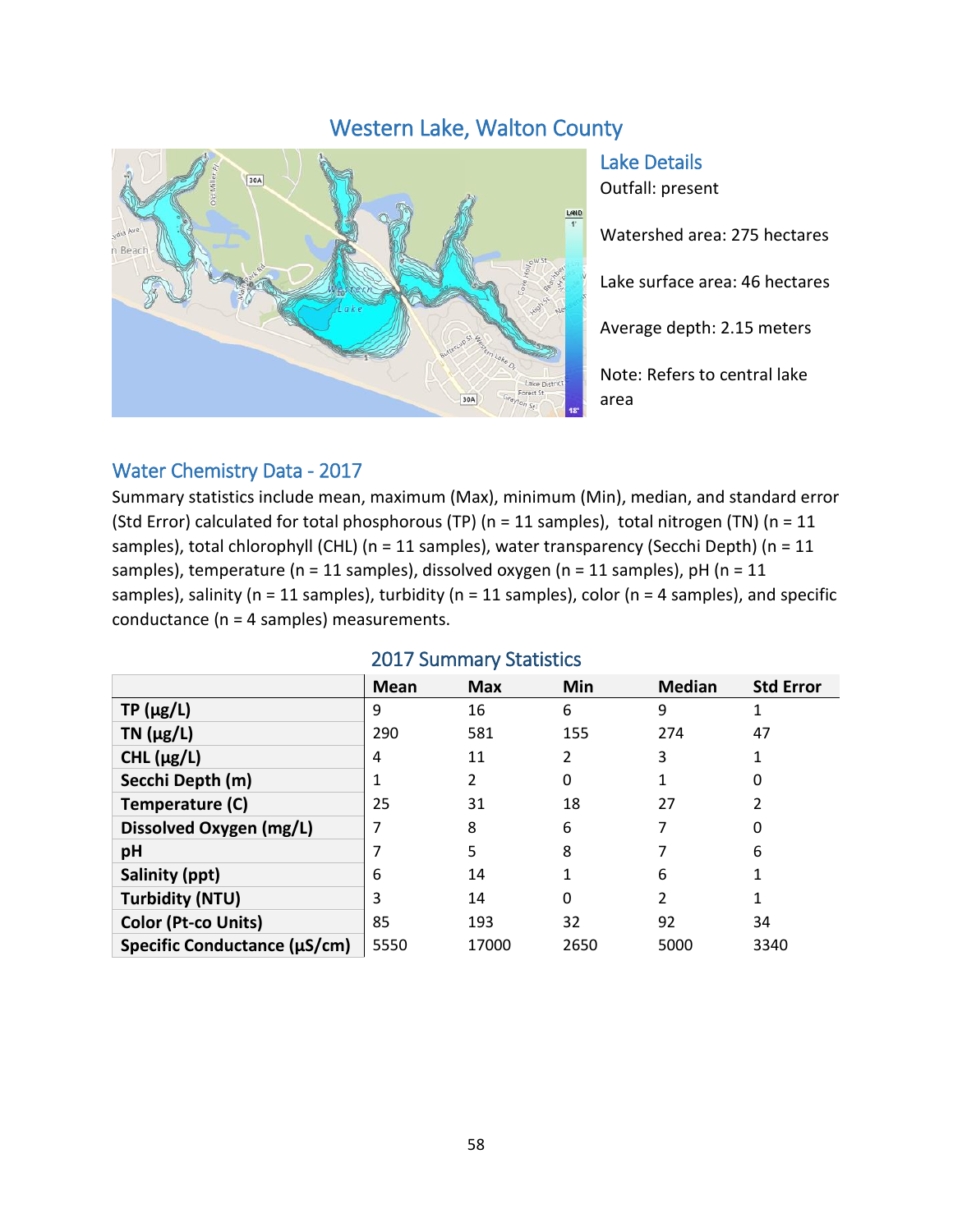## Water Chemistry Data - 1996 through 2017

Summary statistics include mean, maximum (Max), minimum (Min), median, and standard error (Std Error) summary statistics calculated on an annual basis using monthly data for total phosphorous (TP), total nitrogen (TN), chlorophyll-a corrected for phenophytin (CHL), water transparency (Secchi Depth), temperature, dissolved oxygen, pH, salinity, turbidity, color, and specific conductance. Summary statistics represent Long-Term analyses among annual means from 1996 through 2017.

|                              | <b>Mean</b> | <b>Max</b> | Min  | <b>Median</b> | <b>Std Error</b> |
|------------------------------|-------------|------------|------|---------------|------------------|
| $TP(\mu g/L)$                |             | 9          | 4    |               | 0                |
| TN $(\mu g/L)$               | 277         | 408        | 156  | 283           | 16               |
| CHL $(\mu g/L)$              |             | 4          |      |               | 0                |
| Secchi Depth (m)             |             | 3          |      |               |                  |
| Temperature (C)              | 22          | 25         | 20   | 22            | 0                |
| Dissolved Oxygen (mg/L)      |             | 8          | 6    |               |                  |
| pH                           |             |            | 8    |               | 8                |
| Salinity (ppt)               | 5           | 8          |      | 5             | 0                |
| <b>Turbidity (NTU)</b>       | າ           | 4          |      | 2             | 0                |
| Color (Pt-co Units)          | 67          | 144        | 24   | 74            | 13               |
| Specific Conductance (µS/cm) | 5240        | 8570       | 2060 | 5950          | 634              |

## Long-Term Summary Statistics